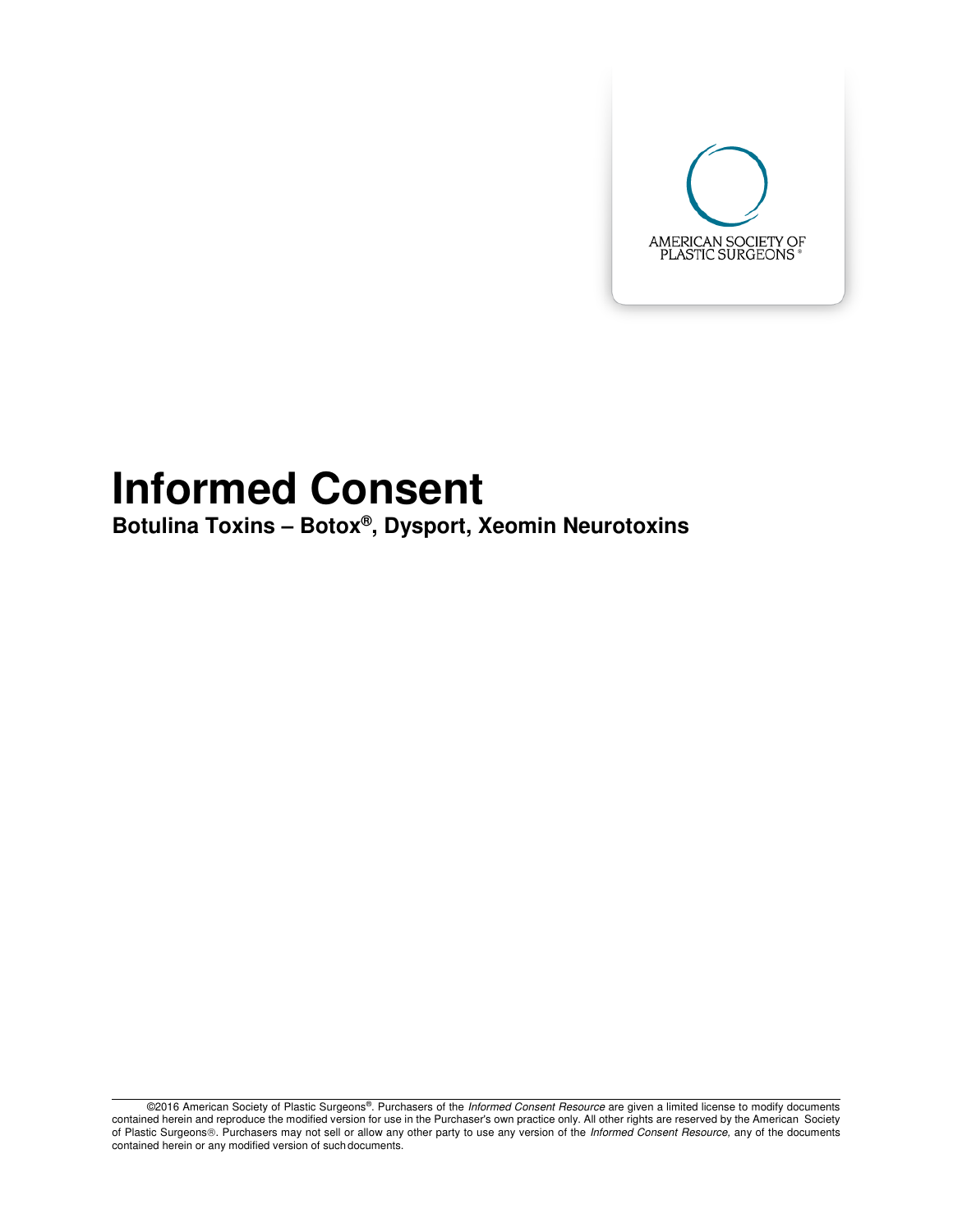#### **INSTRUCTIONS**

This is an informed-consent document that has been prepared to help inform you about Botulina Toxin A (BTA)-BOTOX®, Dysport, and Xeomin- injections, its risks, as well as alternative treatment(s).

It is important that you read this information carefully and completely. Please initial each page, indicating that you have read the page and sign the consent for surgery as proposed by your plastic surgeon and agreed upon by you.

#### **GENERAL INFORMATION**

Clostridia botulina bacteria produce a class of chemical compounds known as "toxins". The Botulina Toxin A is processed and purified to produce a sterile product suitable for specific therapeutic uses. Once the diluted toxin is injected, it produces a temporary weakness (chemodenervation) of muscle by preventing transmission of nerve impulses to muscle. The duration of muscle weakness lasts approximately three to four months.

BOTOX has been approved to treat certain conditions involving crossed eyes (strabismus), eyelid spasm (blepharospasm), cervical dystonia (spastic muscle disorder with the neck) and motor disorders of the facial nerve as of April 2002, it has been FDA-approved for the cosmetic treatment of wrinkles between the brows caused by specific muscle groups. Other areas of the face and body such as crow's feet wrinkles and neck bands may be treated in an "off-label" fashion. BOTOX has also been used to treat migraine headaches, colorectal disorders, excessive perspiration disorders of the armpit and hands, and musculoskeletal pain disorders.

BTA injections are customized for every patient, depending on his or her particular needs. These can be performed in areas involving the eyelid region, forehead, and neck. BTA cannot stop the process of aging. It can however, temporarily diminish the look of wrinkles caused by muscle groups. BTA injections may be performed as a singular procedure or as an adjunct to a surgical procedure.

#### **ALTERNATIVE TREATMENTS**

Alternative forms of management include not treating the skin wrinkles by any means. Improvement of skin wrinkles may be accomplished by other treatments or alternative types of surgery such as a blepharoplasty, face or brow lift when indicated. Other forms of eyelid surgery may be needed should you have intrinsic disorders affecting the function of the eyelid such as drooping eyelids from muscle problems (eyelid ptosis) or looseness between the eyelid and eyeball (ectropion). Minor skin wrinkling may be improved through chemical skin peels, lasers, injection of fillers or fat, or other skin treatments. Risks and potential complications are associated with alternative forms of medical or surgical treatment.

#### **INHERENT RISKS OF BTA INJECTIONS**

Every procedure involves a certain amount of risk and it is important that you understand these risks and the possible complications associated with them. In addition, every procedure has limitations. An individual's choice to undergo a surgical procedure is based on the comparison of the risk to potential benefit. Although the majority of patients do not experience these complications, you should discuss each of them with your plastic surgeon to make sure you understand risks, potential complications, limitations, and consequences of BTA injections. Additional information concerning BTA may be obtained from the package-insert sheets supplied by Allergan.

#### **SPECIFIC RISKS OF BOTOX (BOTULINA TYPE A TOXIN) INJECTIONS**

#### **Incomplete Result:**

It is possible to not experience a complete result of targeted muscles. Additional injections to reach the desired level of result can be performed until the goal is achieved.

**Page 1 of 11 Patient Initials CONFIDENT CONTEX CONTEX CONTEX AMERICAL PROPERTY OF PLASTIC SURGEONS®** 

This form is for reference purposes only. It is a general guideline and not a statement of standard of care. Rather, this form should be edited and amended to reflect policy requirements of your practice site(s), CMS and Joint Commission requirements, if applicable, and legal requirements of your individual states. The ASPS does not certify that this form, or any modified version of this form, meets the requirements to obtain informed consent for this particular procedure in the jurisdiction of your practice.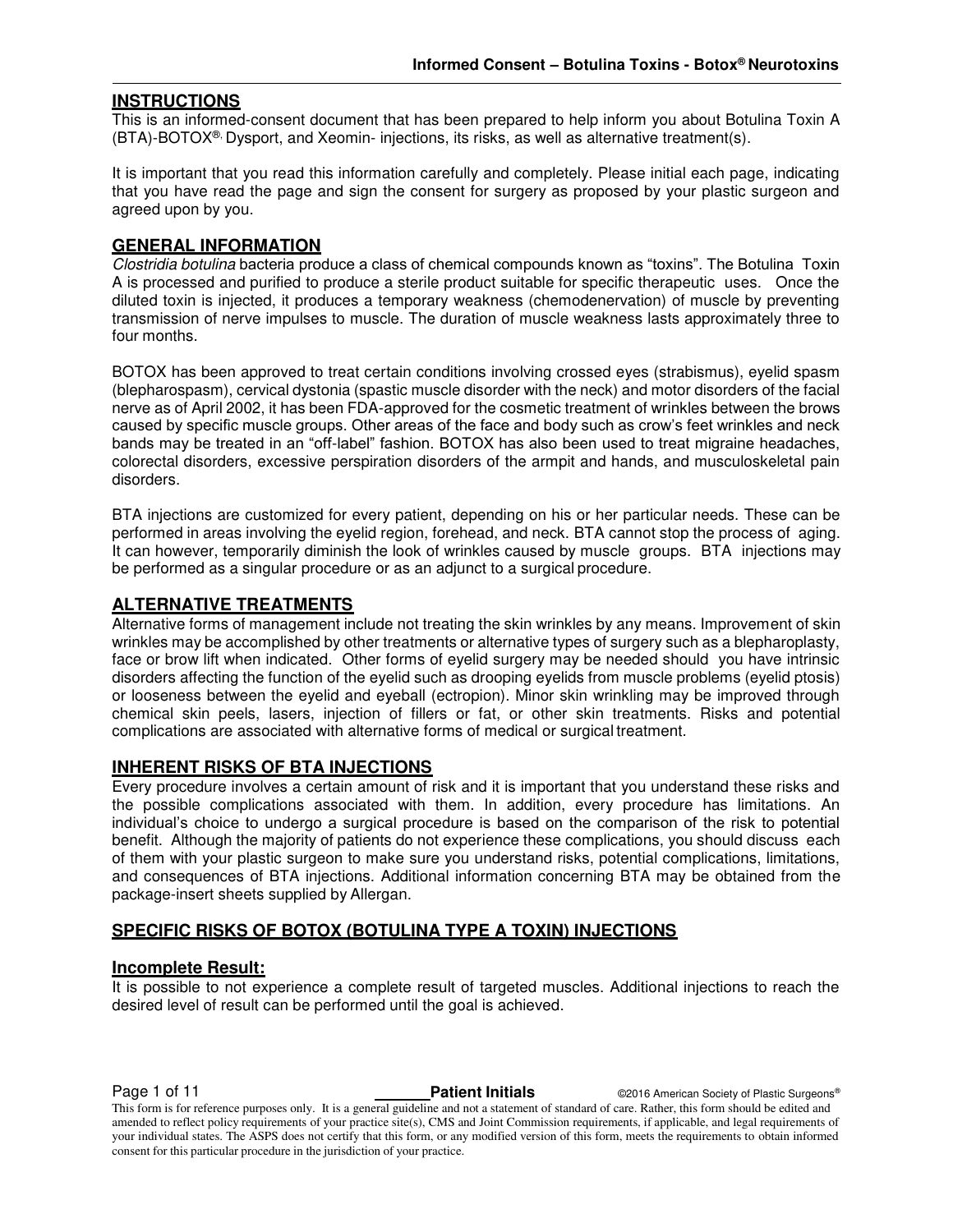### **Asymmetry:**

The human face and eyelid region is normally asymmetrical with respect to structural anatomy and function. There can be a variation from one side to the other in terms of the response to BTA injection.

#### **Drooping Eyelid (Ptosis):**

Muscles that raise the eyelid may be affected by BTA, should this material migrate downward from other injection areas. Should this problem occur, it is temporary and additional treatments such as eye drops may be necessary.

#### **Pain:**

Discomfort associated with BTA injections is usually of short duration.

#### **Migration of BTA:**

BTA may migrate from its original injection site to other areas and produce temporary weakness of other muscle groups or other unintended effects. BTA has been reported to cause swallowing problems in patients treated for spastic muscle disorders of the neck region (cervical dystonia).

#### **Bleeding and Bruising:**

It is possible, though unusual, to have a bleeding episode from a BTA injection. Bruising in soft tissues may occur. Serious bleeding around the eyeball during deeper BTA injections for crossed eyes (strabismus) has occurred. Should you develop post-injection bleeding, you may require emergency treatment or surgery. Aspirin, anti-inflammatory medications, platelet inhibitors, anticoagulants, Vitamin E, ginkgo biloba, and other "herbs / homeopathic remedies" may contribute to a greater risk of a bleeding problem. Do not take these for ten days before BTA injections. If you are taking these medications, please inform your surgeon prior to proceeding.

#### **Damage to Deeper Structures:**

Deeper structures such as nerves, blood vessels, and the eyeball may be damaged during the course of injection. Injury to deeper structures may be temporary or permanent.

#### **Corneal Exposure Problems:**

Some patients experience difficulties closing their eyelids after BTA injections and problems may occur in the cornea due to dryness. Should this rare complication occur, additional treatments, protective eye drops, contact lenses, or surgery may be necessary.

#### **Unknown Risks:**

The long-term effect of BTA on tissue is unknown. The risk and consequences of accidental intravascular injection of BTA is unknown and not predictable. There is the possibility that additional risk factors may be discovered.

#### **Dry Eye Problems:**

Individuals who normally have dry eyes may be advised to use special caution in considering BOTOX injections around the eyelid region.

#### **Double-Vision:**

Double-vision may be produced if the BTA material migrates into the region of muscles that control movements of the eyeball.

#### **Eyelid Ectropion:**

Abnormal looseness of the lower eyelid can occur following BTA injection.

#### **Other Eye Disorders:**

**Page 2 of 11 Patient Initials CONFIDENT CONFIDENT CONFIDENT Patient Initials CONFIDENT CONFIDENT CONFIDENT** This form is for reference purposes only. It is a general guideline and not a statement of standard of care. Rather, this form should be edited and amended to reflect policy requirements of your practice site(s), CMS and Joint Commission requirements, if applicable, and legal requirements of your individual states. The ASPS does not certify that this form, or any modified version of this form, meets the requirements to obtain informed consent for this particular procedure in the jurisdiction of your practice.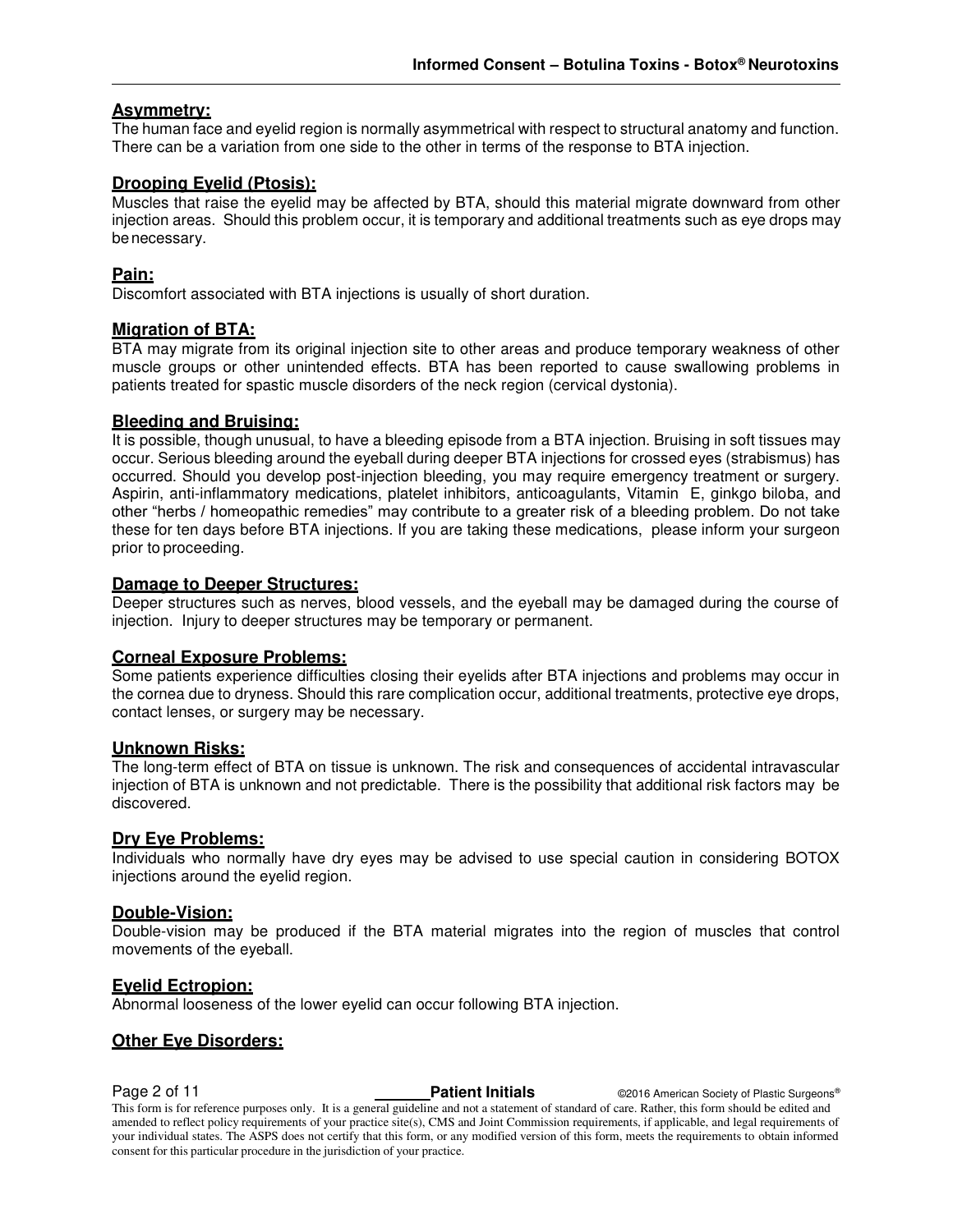Functional and irritive disorders of eye structures may rarely occur following BTA injections.

#### **Blindness:**

Blindness is extremely rare after BTA injections. However, it can be caused by internal bleeding around the eyeball or needle stick injury. In a period of 10 years of BOTOX administration, complications of blurred vision, retinal vein occlusion, and glaucoma have been reported in three patients. The occurrence of eye problems appears to be very rare.

#### **Allergic Reactions:**

As with all biologic products, allergic and systemic anaphylactic reactions may occur. Allergic reactions may require additional treatment.

#### **Antibodies to BTA:**

Presence of antibodies to BOTOX may reduce the effectiveness of this material in subsequent injections. The health significance of antibodies to BTA is unknown.

#### **Infection:**

Infection is extremely rare after BTA injection. Should an infection occur, additional treatment including antibiotics may be necessary.

#### **Skin Disorders:**

Skin rash, itching, and swelling may rarely occur following BTA injection.

#### **Neuromuscular Disorders:**

Patients with peripheral motor neuropathic disorders (amyotrophic lateral sclerosis, myasthenia gravis, and motor neuropathies) may be at greater risk of clinically significant side effects from BTA.

#### **Migraine Headache Disorders:**

BOTOX has been used to treat forehead muscle groups that are involved with the migraine headache condition. Patients are advised that results of BTA treatment for migraine headaches may be variable and improvement in this disorder may not occur following BTA treatments.

#### **Unsatisfactory Result:**

There is the possibility of a poor or inadequate response from BTA injection. Additional BTA injections may be necessary. Surgical procedures or treatments may be needed to improve skin wrinkles including those caused by muscle activity. Unsatisfactory results may NOT improve with each additional treatment.

#### **Long-Term Effects:**

Subsequent alterations in face and eyelid appearance may occur as the result of aging, weight loss, weight gain, sun exposure, pregnancy, menopause, or other circumstances not related to BTA injections. BTA injection does not stop the aging process or produce permanent tightening of skin. Future surgery or other treatments may be necessary.

#### **Pregnancy and Nursing Mothers:**

Animal reproduction studies have not been performed to determine if BTA could produce fetal harm. It is not known if BTA can be excreted in human milk. It is not recommended that pregnant women or nursing mothers receive BTA treatments. Please inform your surgeon prior to proceeding if you are pregnant or think you could be or if you are nursing.

#### **Drug Interactions:**

**Page 3 of 11 Patient Initials CONFIDENT CONFIDENT CONFIDENT CONFIDENT CONFIDENT Pastic Surgeons®** 

This form is for reference purposes only. It is a general guideline and not a statement of standard of care. Rather, this form should be edited and amended to reflect policy requirements of your practice site(s), CMS and Joint Commission requirements, if applicable, and legal requirements of your individual states. The ASPS does not certify that this form, or any modified version of this form, meets the requirements to obtain informed consent for this particular procedure in the jurisdiction of your practice.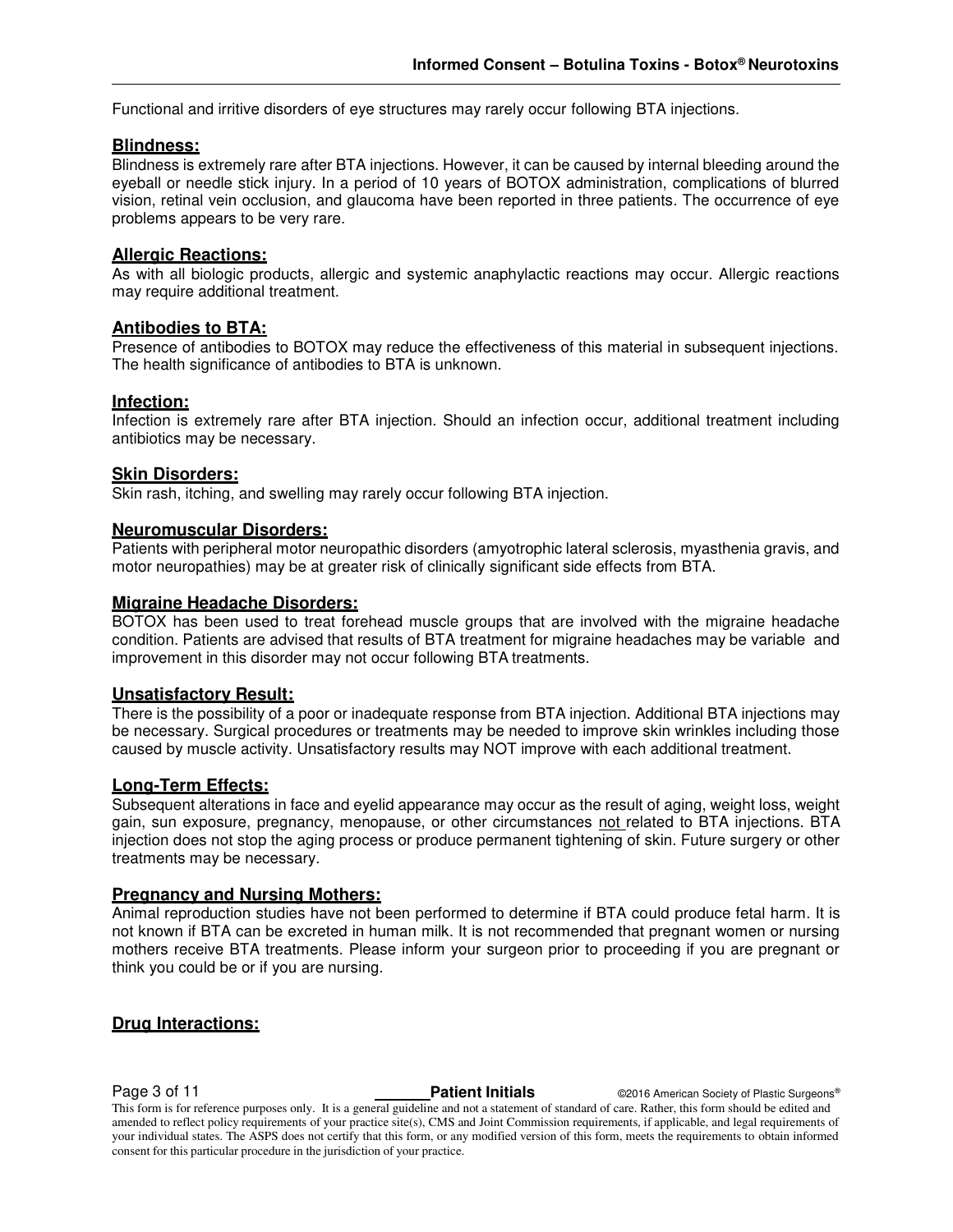The effect of BTA may be potentiated by aminoglycoside antibiotics or other drugs known to interfere with neuromuscular transmission.

#### **GENERAL RISKS OF SURGERY**

#### **Healing Issues:**

Certain medical conditions, dietary supplements and medications may delay and interfere with healing. Patients with massive weight loss may have a healing delay that could result in the incisions coming apart, infection, and tissue changes resulting in the need for additional medical care, surgery, and prolonged hospitalizations. Patients with diabetes or those taking medications such as steroids on an extended basis may have prolonged healing issues. Smoking will cause a delay in the healing process, often resulting in the need for additional surgery. There are general risks associated with healing such as swelling, bleeding, possibility of additional surgery, prolonged recovery, color changes, shape changes, infection, not meeting patient goals and expectations, and added expense to the patient. There may also be a longer recovery due to the length of surgery and anesthesia. Patients with significant skin laxity (patients seeking facelifts, breast lifts, abdominoplasty, and body lifts) will continue to have the same lax skin after surgery. The quality or elasticity of skin will not change and recurrence of skin looseness will occur at some time in the future, quicker for some than others. There are nerve endings that may become involved with healing scars from surgery such as suction-assisted lipectomy, abdominoplasty, facelifts, body lifts, and extremity surgery. While there may not be a major nerve injury, the small nerve endings during the healing period may become too active producing a painful or oversensitive area due to the small sensory nerve involved with scar tissue. Often, massage and early non-surgical intervention resolves this. It is important to discuss post-surgical pain with your surgeon.

#### **Bleeding:**

It is possible, though unusual, to experience a bleeding episode during or after surgery. Should postoperative bleeding occur, it may require emergency treatment to drain accumulated blood or you may require a blood transfusion, though such occurrences are rare. The collection of blood that can occur under your skin following surgery is referred to as a hematoma. Increased activity too soon after surgery can lead to increased chance of bleeding and additional surgery. It is important to follow postoperative instructions and limit exercise and strenuous activity for the instructed time. Non-prescription "herbs" and dietary supplements can increase the risk of surgical bleeding. Hematoma can occur at any time, usually in the first three weeks following injury to the operative area. If blood transfusions are necessary to treat blood loss, there is the risk of blood-related infections such as hepatitis and HIV (AIDS). Your surgeon may provide medications after your surgery to prevent blood clots. Medications that are used to prevent blood clots in veins can produce bleeding and decreased blood platelets.

#### **Infection:**

Infection, although uncommon, can occur after surgery. Should an infection occur, additional treatment including antibiotics, hospitalization, or additional surgery may be necessary. It is important to tell your surgeon of any other infections, such as a history of MRSA infections, an open wound, recent upper respiratory infection/ pneumonia, ingrown toenail, insect bite, tooth abscess, or urinary tract infection. Infections in other parts of the body, may lead to an infection in the operated area. Post-operative infections often result in more extensive scarring and predispose to revision surgery.

#### **IIeus:**

The return of bowel function following surgery is important. An ileus is a disruption in bowel function caused by the failure of peristalsis or hypomobility of your bowels/ gut resulting in a lack of defecation and possibly repeated vomiting. Anesthetics and medications like pain medications given to you at the time of surgery can contribute to the development of an ileus in the post-operative period. An ileus can result in abdominal distention, vomiting, inability to absorb oral medications and possibly hospitalization. Repeated vomiting could result in an aspiration pneumonia and respiratory failure. It can be essential to have regular bowel function after your surgery.

**Page 4 of 11 Patient Initials CONFIDENT CONFIDENT CONFIDENT CONFIDENT** CONFIDENT CONFIDENT CONFIDENT CONFIDENT CONFIDENT CONFIDENT CONFIDENT CONFIDENT CONFIDENT CONFIDENT CONFIDENT CONFIDENTIAL CONFIDENT CONFIDENTIAL This form is for reference purposes only. It is a general guideline and not a statement of standard of care. Rather, this form should be edited and amended to reflect policy requirements of your practice site(s), CMS and Joint Commission requirements, if applicable, and legal requirements of your individual states. The ASPS does not certify that this form, or any modified version of this form, meets the requirements to obtain informed consent for this particular procedure in the jurisdiction of your practice.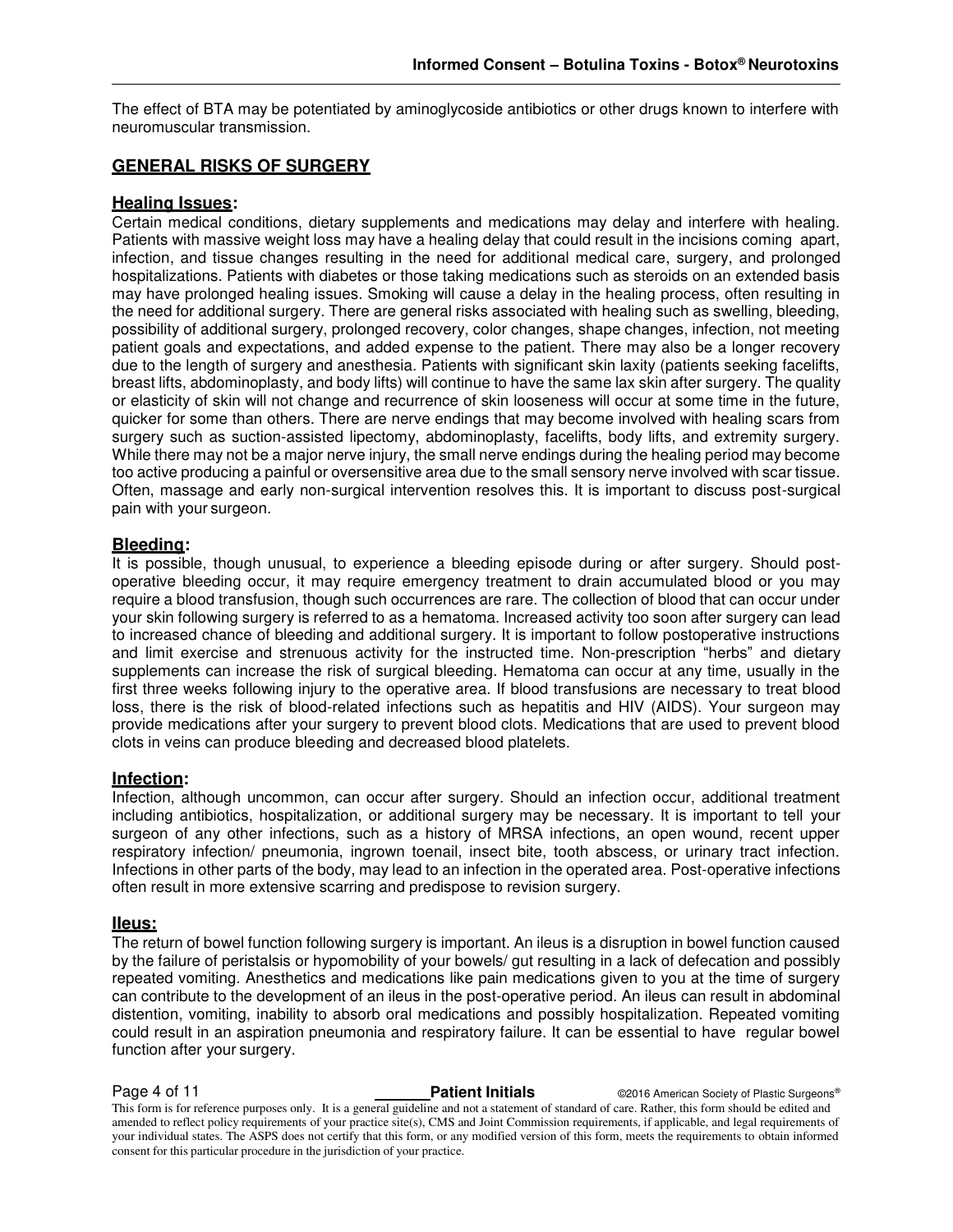### **Scarring**:

All surgery leaves scars, some more visible than others. Although good wound healing after a surgical procedure is expected, this surgery will result in long, prominent scars that are permanent. Abnormal scars may occur within the skin and deeper tissues. Scars may be unattractive and of different color than the surrounding skin tone. Scar appearance may also vary within the same scar. Scars may be asymmetrical (appear different on the right and left side of the body). There is the possibility of visible marks in the skin from sutures. These scars may become raised, red, or discolored in the first few weeks/months, but usually settle down over time. However, some patients are prone to "hypertrophic" or "keloid" scars i.e. prominent, raised, red scars that do not settle. Further treatments with medications and/or surgery may be required.

#### **Firmness:**

Excessive firmness can occur after surgery due to internal scarring. The occurrence of this is not predictable. Additional treatment including surgery may be necessary.

#### **Skin Sensitivity:**

Itching, tenderness, or exaggerated responses to hot or cold temperatures may occur after surgery. Usually this resolves during healing, but in rare situations it may be chronic.

#### **Major Wound Separation:**

Wounds may separate after surgery. Should this occur, additional treatment including surgery may be necessary.

#### **Sutures:**

Most surgical techniques use deep sutures. You may notice these sutures after your surgery. Sutures may spontaneously poke through the skin, become visible or produce irritation that requires suture removal.

#### **Damage to Deeper Structures:**

There is the potential for injury to deeper structures including nerves, blood vessels, lymphatics, muscles, and lungs (pneumothorax) during any surgical procedure. The potential for this to occur varies according to the type of procedure being performed. Injury to deeper structures may be temporary or permanent.

#### **Fat Necrosis:**

Fatty tissue found deep in the skin might die. This may produce areas of firmness within the skin. Additional surgery to remove areas of fat necrosis may be necessary. There is the possibility of contour irregularities in the skin that may result from fat necrosis.

#### **Surgical Anesthesia:**

Both local and general anesthesia involves risk. There is the possibility of complications, injury, and even death from all forms of surgical anesthesia or sedation.

#### **Shock:**

In rare circumstances, your surgical procedure can cause severe trauma, particularly when multiple or extensive procedures are performed. Although serious complications are infrequent, infections or excessive fluid loss can lead to severe illness and even death. If surgical shock occurs, hospitalization and additional treatment would be necessary.

#### **Pain:**

You will experience pain after your surgery. Pain of varying intensity and duration may occur and persist after surgery. If you are a chronic pain patient followed by a Pain Therapy Practitioner, you may be asked to

**Page 5 of 11 Patient Initials CONFIDENT CONFIDENT CONFIDENT CONFIDENT** CONFIDENT CONFIDENT CONFIDENT CONFIDENT CONFIDENT CONFIDENT CONFIDENT CONFIDENT CONFIDENT CONFIDENT CONFIDENT CONFIDENTIAL CONFIDENT CONFIDENTIAL

This form is for reference purposes only. It is a general guideline and not a statement of standard of care. Rather, this form should be edited and amended to reflect policy requirements of your practice site(s), CMS and Joint Commission requirements, if applicable, and legal requirements of your individual states. The ASPS does not certify that this form, or any modified version of this form, meets the requirements to obtain informed consent for this particular procedure in the jurisdiction of your practice.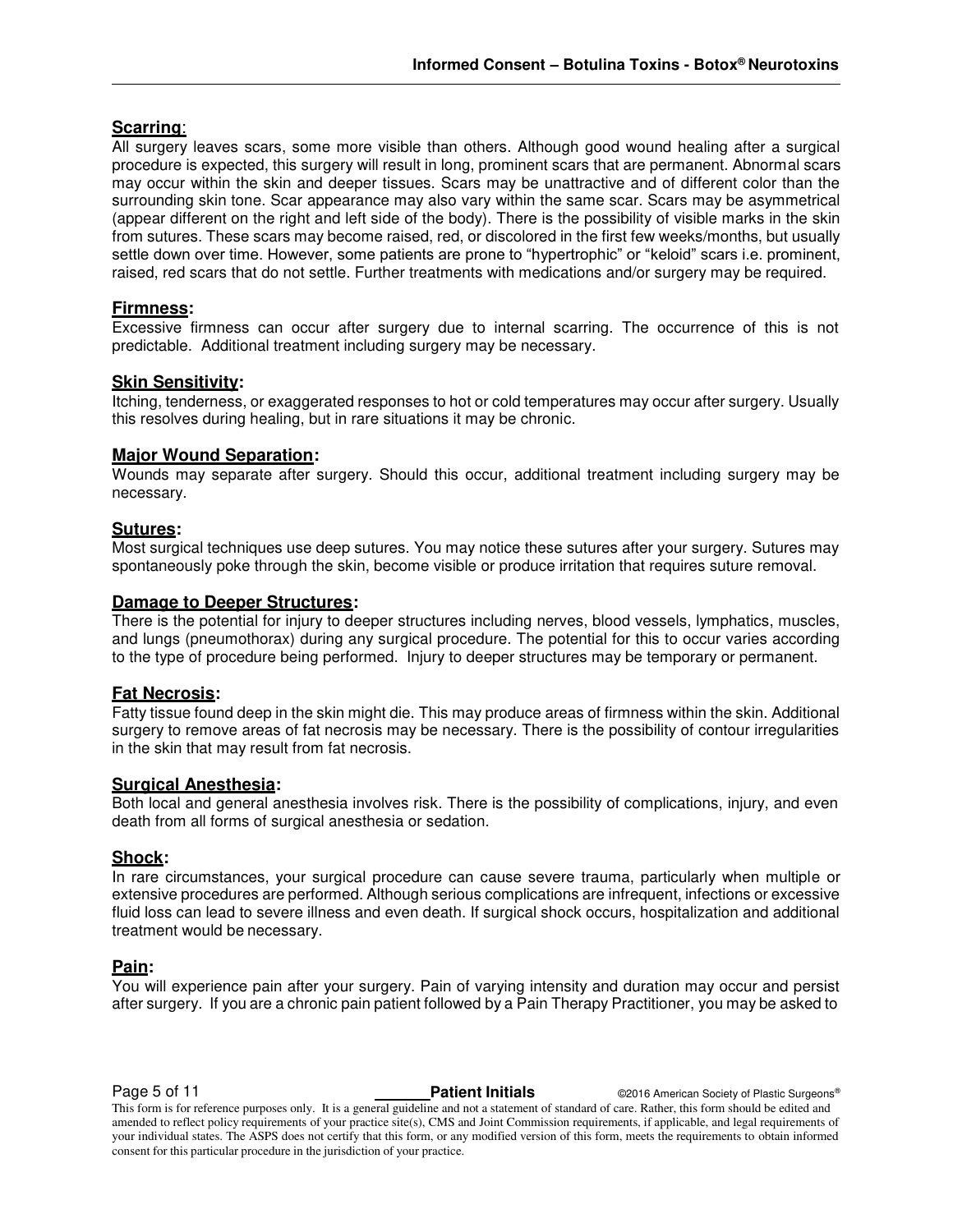see this practitioner pre operatively to assist you in the management of your pain disorder in the postoperative period. Chronic pain may occur very infrequently from nerves becoming trapped in scar tissue or due to tissue stretching.

There are nerve endings that may become involved with healing scars from surgery. While there may not be a major nerve injury, the small nerve endings during the healing period may become too active producing a painful or oversensitive area due to the small sensory nerve involved with scar tissue. Often, massage and early non-surgical intervention resolves this. It is important to discuss post-surgical pain with your surgeon.

#### **Cardiac and Pulmonary Complications:**

Pulmonary complications may occur secondarily to blood clots (pulmonary emboli), fat deposits (fat emboli), pneumonia, or partial collapse of the lungs after general anesthesia. Pulmonary emboli can be lifethreatening or fatal in some circumstances. Inactivity and other conditions may increase the incidence of blood clots traveling to the lungs causing a major blood clot that may result in death. It is important to discuss with your physician any past history of swelling in your legs or blood clots that may contribute to this condition. Cardiac complications are a risk with any surgery and anesthesia, even in patients without symptoms. If you experience shortness of breath, chest pains, or unusual heart beats, seek medical attention immediately. Should any of these complications occur, you may require hospitalization and additional treatment.

#### **Venous Thrombosis (Clot) and Sequelae:**

Thrombosed veins, which resemble cords, occasionally develop in the area of the breast or around IV sites, and usually resolve without medical or surgical treatment. It is important to discuss with your surgeon any birth control pills you are taking. Certain high estrogen pills may increase your risk of thrombosed veins, personal history of bleeding and clotting problems may also increase your risk of thrombosed veins.

#### **Allergic Reactions:**

In rare cases, local allergies to tape, suture material and glues, blood products, topical preparations or injected agents have been reported. Serious systemic reactions including shock (anaphylaxis) may occur in response to drugs used during surgery and prescription medicines. Allergic reactions may require additional treatment. It is important to notify your physician of any previous allergic reactions.

#### **Drug Reactions:**

Unexpected drug allergies, lack of proper response to medication, or illness caused by the prescribed drug are possibilities. It is important for you to inform your physician of any problems you have had with any medication or allergies to medication, prescribed or over the counter, as well as medications you now regularly take. Provide your surgeon with a list of medications and supplements you are currently taking.

#### **Surgical Wetting Solutions:**

There is the possibility that large volumes of fluid containing dilute local anesthetic drugs and epinephrine that is injected into fatty deposits during surgery may contribute to fluid overload or systemic reaction to these medications. Additional treatment including hospitalization may be necessary.

#### **Fat/Air Embolism:**

In rare cases, fat particles or air can enter the vascular system and can travel to the heart, lungs or brain. This can result in significant complications including death.

#### **Persistent Swelling (Lymphedema):**

Persistent swelling can occur following surgery.

#### **Unsatisfactory Result:**

**Page 6 of 11 Patient Initials Patient Initials CONFIDENTIAL CONFIDENT CONFIDENT Passic Surgeons®** 

This form is for reference purposes only. It is a general guideline and not a statement of standard of care. Rather, this form should be edited and amended to reflect policy requirements of your practice site(s), CMS and Joint Commission requirements, if applicable, and legal requirements of your individual states. The ASPS does not certify that this form, or any modified version of this form, meets the requirements to obtain informed consent for this particular procedure in the jurisdiction of your practice.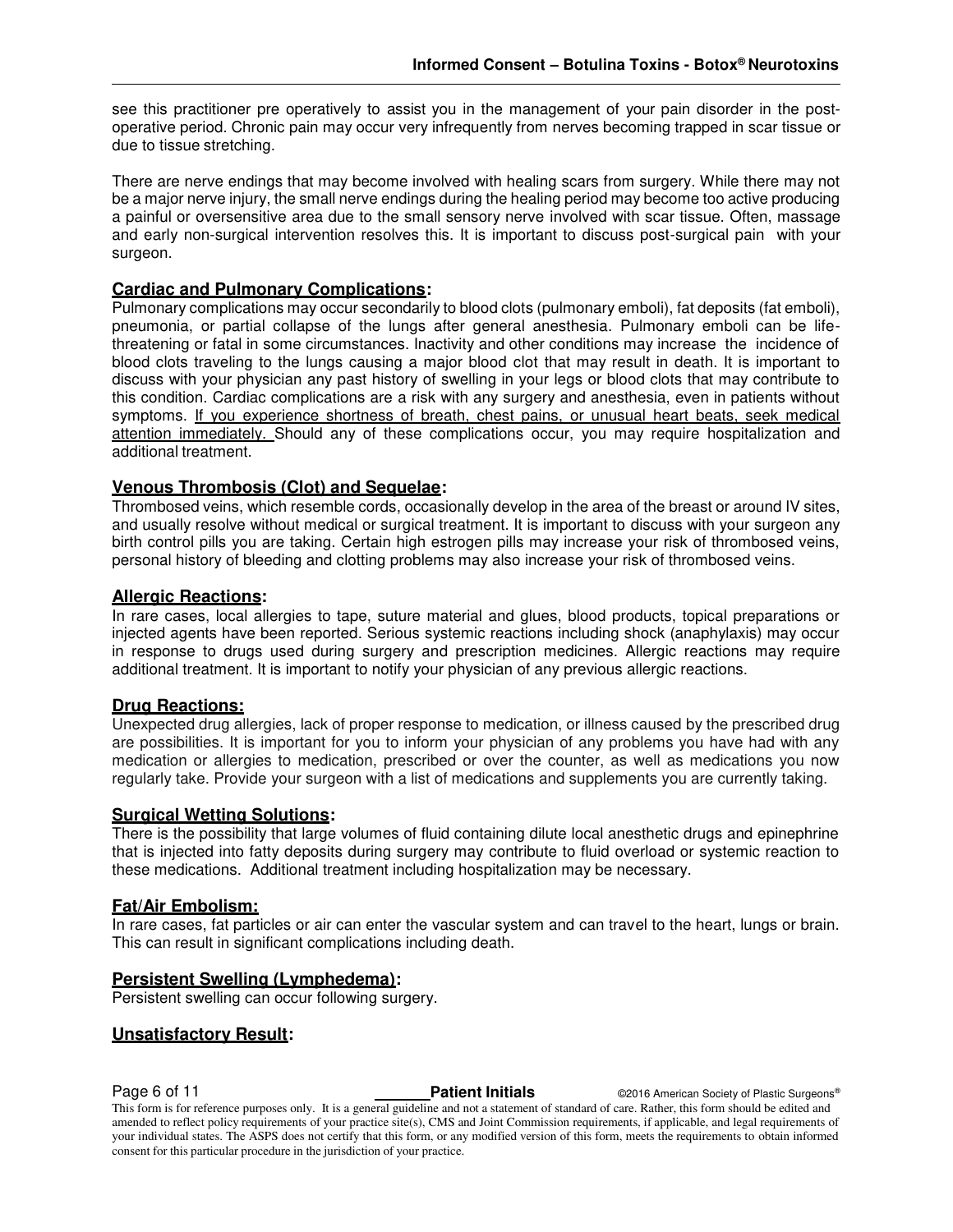Although good results are expected, there is no guarantee or warranty expressed or implied, on the results that may be obtained. The body is not symmetric and almost everyone has some degree of unevenness which may not be recognized in advance. One side of the face may be slightly larger, one side of the face droopier. The breast and trunk area exhibits the same possibilities. Many of such issues cannot be fully corrected with surgery. The more realistic your expectations as to results, the better your results will appear to you. Some patients never achieve their desired goals or results, at no fault of the surgeon or surgery. You may be disappointed with the results of surgery. Asymmetry, unanticipated shape and size, loss of function, wound disruption, poor healing, and loss of sensation may occur after surgery. Size may be incorrect. Unsatisfactory surgical scar location or appearance may occur. It may be necessary to perform additional surgery to improve your results. Unsatisfactory results may NOT improve with each additional treatment.

### **ADDITIONAL ADVISORIES**

#### **Medications and Herbal Dietary Supplements:**

There are potential adverse reactions that occur as the result of taking over-the-counter, herbal, and/or prescription medications. Aspirin and medications that contain aspirin interfere with forming blood clots, and therefore may contribute to more bleeding issues. If you have a medical condition (such as heart arrhythmia, heart stent, blood vessels with blockages, or blood clots) and are taking medications to thin your blood and prevent clotting such as Plavix, Warfarin, Coumadin, Xarelto, Effient or Pradaxa, discuss management of these medications around the time of surgery with your plastic surgeon. Your plastic surgeon may sometimes coordinate a plan for these medications with the doctor that prescribed them for your medical condition. If you have been prescribed drugs for a medical condition, do not stop them without discussing it first with your plastic surgeon. Stopping these medications abruptly may result in a heart attack, stroke, or death. Be sure to check with your physician about any drug interactions that may exist with medications which you are already taking. If you have an adverse reaction, stop the drugs immediately and call your plastic surgeon for further instructions. If the reaction is severe, go immediately to the nearest emergency room.

When taking the prescribed pain medications after surgery, realize that they can affect your thought process and coordination. Do not drive, do not operate complex equipment, do not make any important decisions and do not drink any alcohol while taking these medications. Be sure to take your prescribed medication only as directed.

#### **Sun Exposure – Direct or Tanning Salon:**

The effects of the sun are damaging to the skin. Exposing the treated areas to sun may result in increased scarring, color changes, and poor healing. Patients who tan, either outdoors or in a salon, should inform their surgeon and either delay treatment, or avoid tanning until the surgeon says it is safe to resume. The damaging effect of sun exposure occurs even with the use sun block or clothing coverage.

#### **Travel Plans:**

Any surgery holds the risk of complications that may delay healing and your return to normal life. Please let the surgeon know of any travel plans, important commitments already scheduled or planned, or time demands that are important to you, so that appropriate timing of surgery can occur. There are no guarantees that you will be able to resume all activities in the desired time frame. Allow at least 10-14 days to travel via airplane.

#### **Long-Term Results:**

Subsequent alterations in the appearance of your body may occur as the result of aging, sun exposure, weight loss, weight gain, pregnancy, menopause or other circumstances not related to your surgery.

#### **Interference with Sentinel Lymph Node Mapping Procedures:**

Breast surgery procedures that involve cutting through breast tissue, similar to a breast biopsy, can

**Page 7 of 11 Patient Initials Patient Initials CALC CONFIDENT CONFIDENT Patient Initials Patient Initials CONFIDENT Patient Initials Patient Initials** This form is for reference purposes only. It is a general guideline and not a statement of standard of care. Rather, this form should be edited and amended to reflect policy requirements of your practice site(s), CMS and Joint Commission requirements, if applicable, and legal requirements of your individual states. The ASPS does not certify that this form, or any modified version of this form, meets the requirements to obtain informed consent for this particular procedure in the jurisdiction of your practice.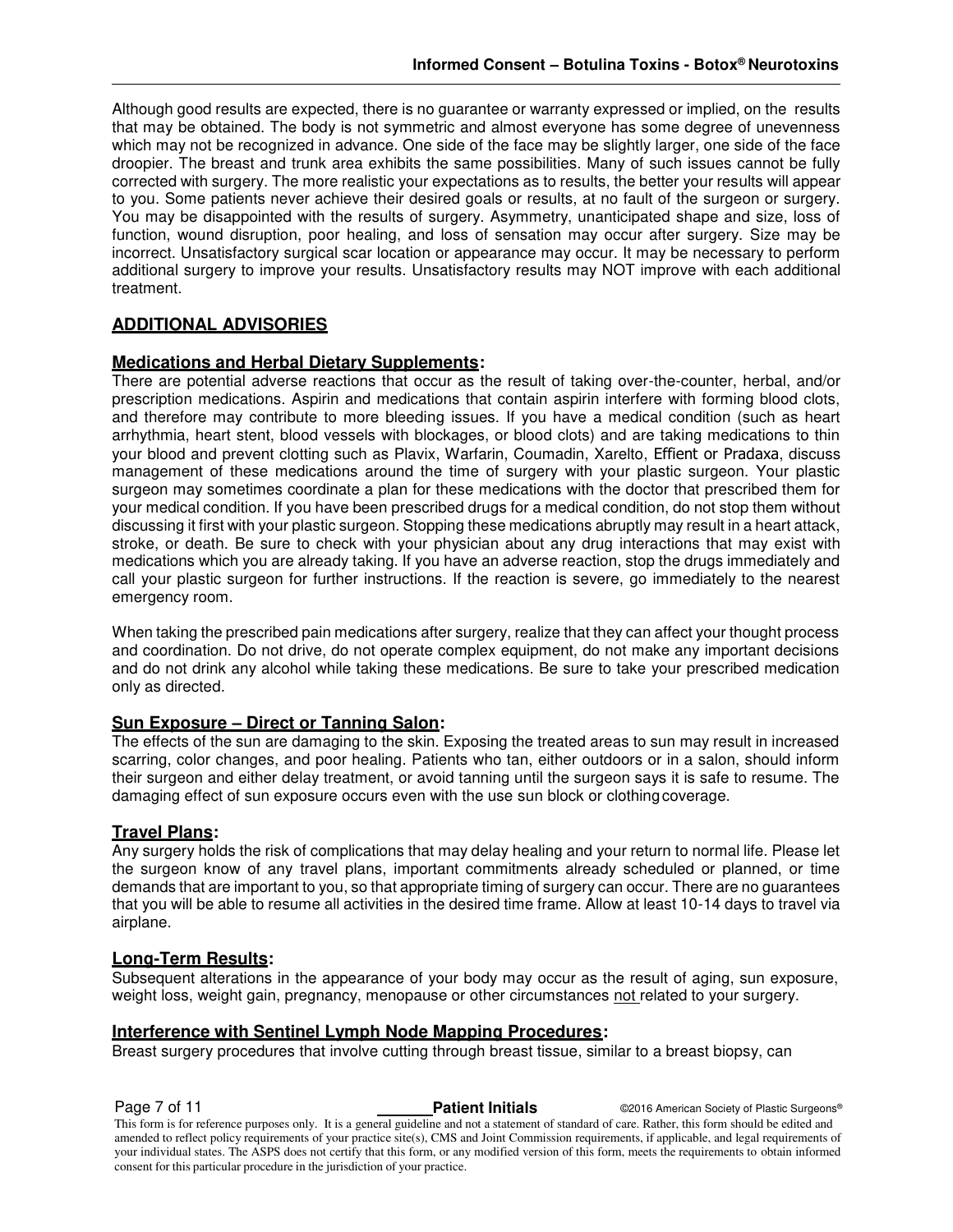potentially interfere with diagnostic procedures to determine lymph node drainage of breast tissue to stage breast cancer.

#### **Body-Piercing:**

Individuals who currently wear body-piercing jewelry in the surgical region are advised that an infection could develop from this activity. Body-piercing jewelry should be removed prior to your surgical procedure.

#### **Nails:**

To determine your vitals status during surgery your anesthesia provider may require access to your finger nails for monitoring. Make sure to have at least two finger nails free of nail polish or acrylic nails on the date of your surgery.

#### **Jewelry:**

Jewelry should not be brought with you at the time of your surgical procedure. Items such as earrings, wedding rings, necklaces, etc. should be removed and placed in a safe place. Do not bring your jewelry with you for your surgery.

#### **Future Pregnancy and Breast Feeding:**

This procedure is not known to interfere with pregnancy. If you are planning a pregnancy, your breast skin may stretch and offset the results of surgery. You may have more difficulty breast feeding after this operation.

#### **Female Patient Information:**

It is important to inform your plastic surgeon if you use birth control pills, estrogen replacement, or if you suspect you may be pregnant. Many medications including antibiotics may neutralize the preventive effect of birth control pills, allowing for conception and pregnancy.

#### **Intimate Relations After Surgery:**

Surgery involves coagulating of blood vessels and increased activity of any kind may open these vessels leading to a bleed, or hematoma. Activity that increases your pulse or heart rate may cause additional bruising, swelling, and the need for return to surgery to control bleeding. It is wise to refrain from intimate physical activities until your physician states it is safe.

#### **Mental Health Disorders and Elective Surgery:**

It is important that all patients seeking to undergo elective surgery have realistic expectations that focus on improvement rather than perfection. Complications or less than satisfactory results are sometimes unavoidable, may require additional surgery and often are stressful. Please openly discuss with your surgeon, prior to surgery, any history that you may have of significant emotional depression or mental health disorders. Although many individuals may benefit psychologically from the results of elective surgery, effects on mental health cannot be accurately predicted.

#### **ADDITIONAL SURGERY NECESSARY (Re-Operations):**

There are many variable conditions that may influence the long-term result of surgery. It is unknown how your tissue may respond or how wound healing will occur after surgery. Secondary surgery may be necessary to perform additional tightening or repositioning of body structures. Should complications occur, additional surgery or other treatments may be necessary. Even though risks and complications occur infrequently, the risks cited are associated with this surgery. Other complications and risks can occur but are less common. The practice of medicine and surgery is not an exact science. Although good results are expected, there is no guarantee or warranty expressed or implied, on the results that may be obtained. In some situations, it may not be possible to achieve optimal results with a single surgical procedure. You and your surgeon will discuss the options available should additional surgery be

**Page 8 of 11 Patient Initials CONFIDENT CONSUMINGLY Patient Initials C2016** American Society of Plastic Surgeons®

This form is for reference purposes only. It is a general guideline and not a statement of standard of care. Rather, this form should be edited and amended to reflect policy requirements of your practice site(s), CMS and Joint Commission requirements, if applicable, and legal requirements of your individual states. The ASPS does not certify that this form, or any modified version of this form, meets the requirements to obtain informed consent for this particular procedure in the jurisdiction of your practice.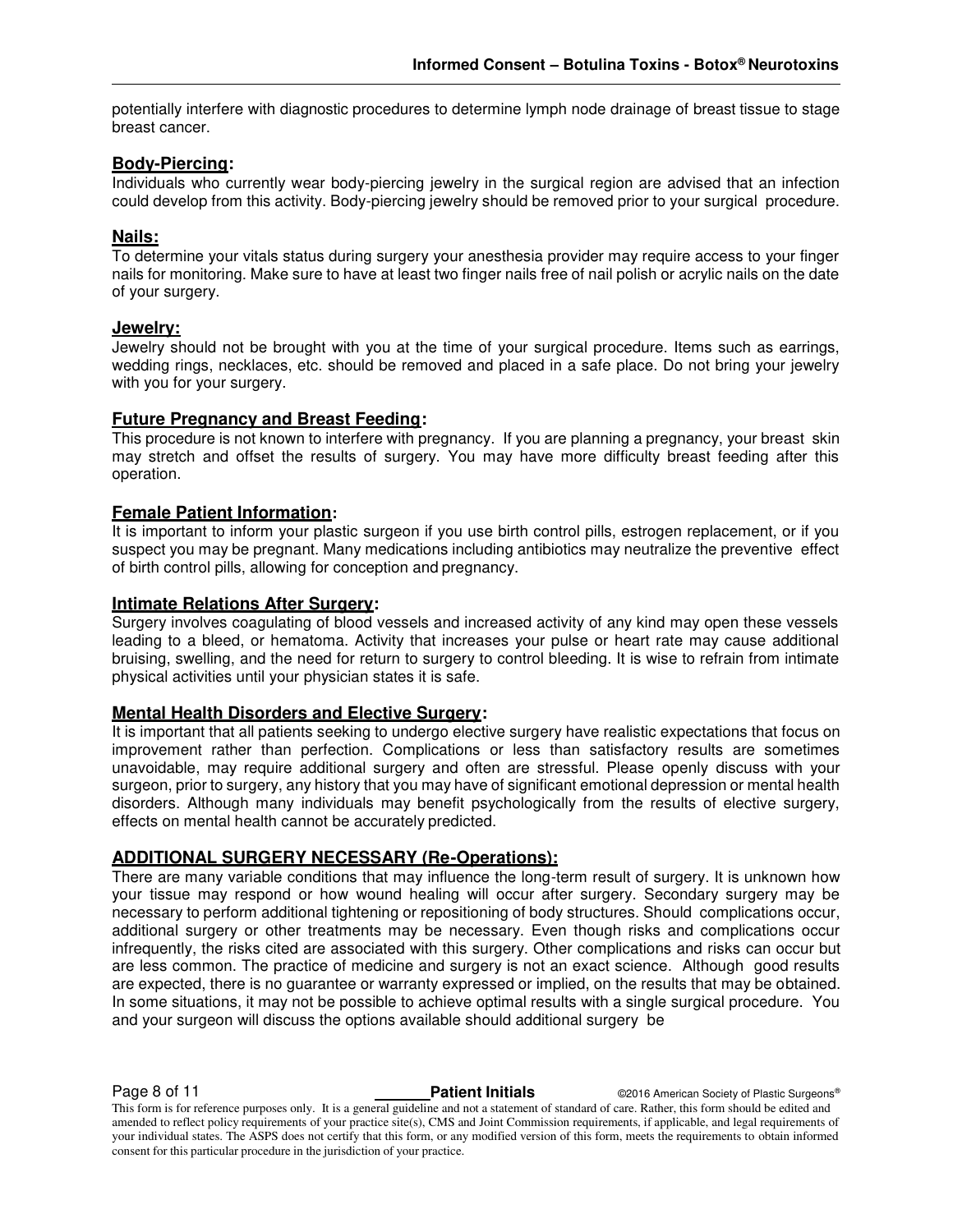advised. There may be additional costs and expenses for such additional procedures, including surgical fees, facility and anesthesia fees, pathology and lab testing.

#### **PATIENT COMPLIANCE:**

Follow all physician instructions carefully; this is essential for the success of your outcome. It is important that the surgical incisions are not subjected to excessive force, swelling, abrasion, or motion during the time of healing. Personal and vocational activity needs to be restricted. Protective dressings and drains should not be removed unless instructed by your plastic surgeon. Successful post-operative function depends on both surgery and subsequent care. Physical activity that increases your pulse or heart rate may cause bruising, swelling, fluid accumulation and the need for return to surgery. It is important that you participate in follow-up care, return for aftercare, and promote your recovery after surgery.

### **ATTESTATIONS**

#### **Smoking, Second-Hand Smoke Exposure, Nicotine Products (Patch, Gum, Nasal Spray):**

Patients who are currently smoking or use tobacco or nicotine products (patch, gum, or nasal spray) are at a greater risk for significant surgical complications of skin loss and delayed healing and additional scarring. Individuals exposed to second-hand smoke are also at potential risk for similar complications attributable to nicotine exposure. Additionally, smoking may have a significant negative effect on anesthesia and recovery from anesthesia, with coughing and possibly increased bleeding. Individuals who are not exposed to tobacco smoke or nicotine-containing products have a significantly lower risk of these type of complications. Please indicate your current status regarding these items below**:** 

I am a non-smoker and do not use nicotine products. I understand the potential risk of secondhand smoke exposure causing surgical complications.

I am a smoker or use tobacco / nicotine products. I understand the risk of surgical complications due to smoking or use of nicotine products.

I have smoked and stopped approximately ago. I understand I may still have the effects and therefore risks from smoking in my system, if not enough time has lapsed.

I have been advised to stop smoking immediately and have been informed of the risks, benefits, expectations and alternatives to my surgery if I continue smoking.

It is important to refrain from smoking at least 6 weeks before surgery and until your physician states it is safe to return, if desired. I acknowledge that I will inform my physician if I continue to smoke within this time frame, and understand that for my safety, the surgery, if possible, may be delayed.

Smoking may have such a negative effect on your surgery that a urine or blood test just before surgery may be done which will prove the presence of Nicotine. If positive, your surgery may be cancelled and your surgery, scheduling fee, and other prepaid amounts may be forfeited. Honestly disclose smoking to your surgeon.

#### **COMMUNICATION ACKNOWLEDGEMENT – CONSENT**

There are many ways to communicate with you. It is important to keep appointments and let us know if problems or issues arise. Methods of communicating are by telephone, text, pager, answering service if available, email, and regular mail. If an emergency arises, keep us alerted to your progress so we may aid in any necessary treatments. Please do not leave a message after hours or on weekends on the office answering machine if any urgent or emergent situation exists, as there is a delay in retrieving such messages. All attempts will be made to preserve your privacy in accordance with HIPAA rules. Please select preferred way of communicating with you:

**Page 9 of 11 Patient Initials CONFIDENT CONFIDENT CONFIDENT CONFIDENT** CONFIDENT CONFIDENT CONFIDENT CONFIDENT CONFIDENT CONFIDENT CONFIDENT CONFIDENT CONFIDENT CONFIDENT CONFIDENT CONFIDENTIAL CONFIDENT CONFIDENTIAL This form is for reference purposes only. It is a general guideline and not a statement of standard of care. Rather, this form should be edited and amended to reflect policy requirements of your practice site(s), CMS and Joint Commission requirements, if applicable, and legal requirements of your individual states. The ASPS does not certify that this form, or any modified version of this form, meets the requirements to obtain informed consent for this particular procedure in the jurisdiction of your practice.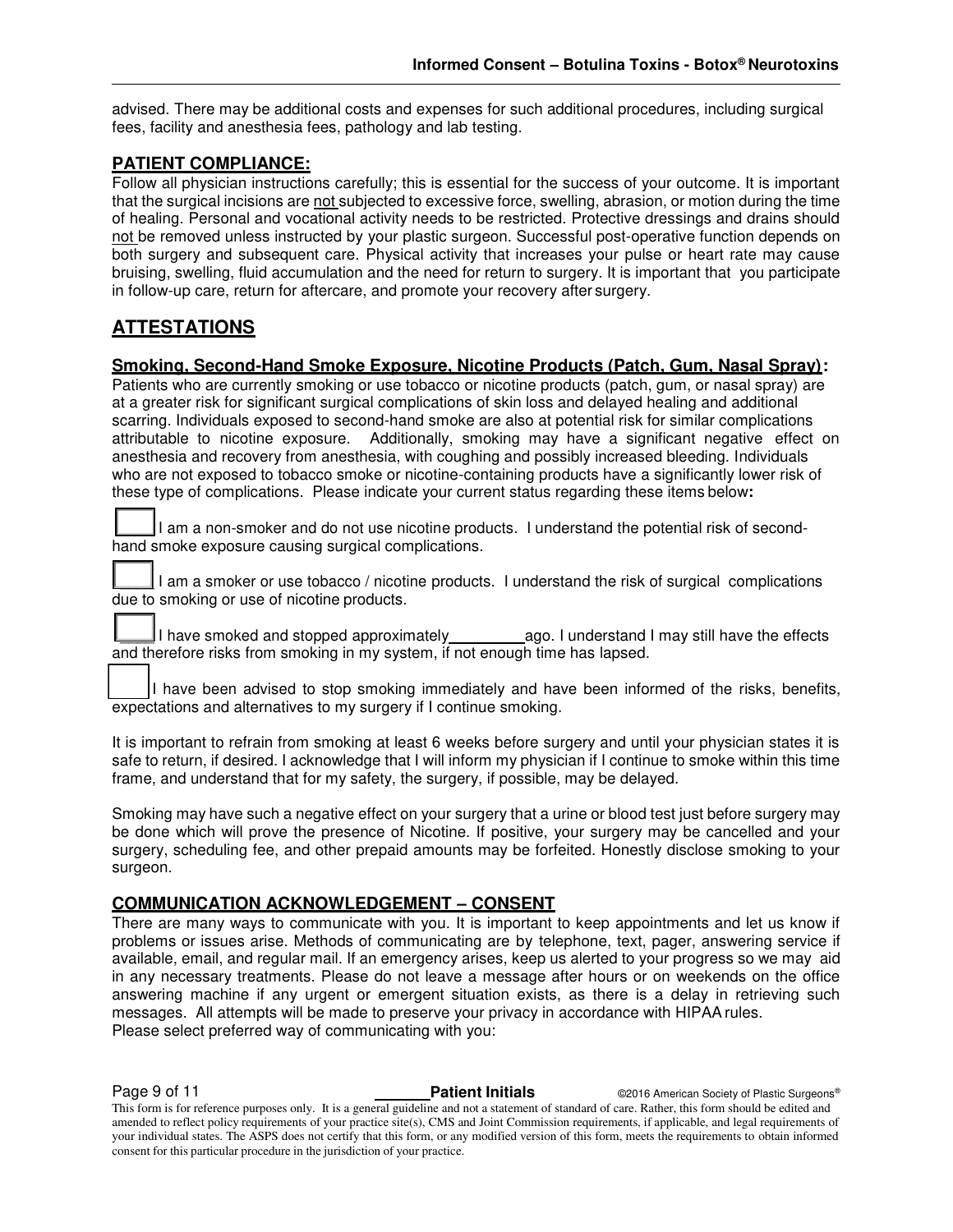| Telephone                              |  |
|----------------------------------------|--|
| Home                                   |  |
| Work                                   |  |
| Cell                                   |  |
| Text                                   |  |
| Pager - Answering Service if available |  |
| Email - with up to date email address  |  |
| <b>Regular Mail and Delivery</b>       |  |

#### **DISCLAIMER**

Informed-consent documents are used to communicate information about the proposed surgical treatment of a disease or condition along with disclosure of risks and alternative forms of treatment(s), including a decision not to proceed with surgery. This document is based on a thorough evaluation of scientific literature and relevant clinical practices to describe a range of generally acceptable risks and alternative forms of management of a particular disease or condition. The informed-consent process attempts to define principles of risk disclosure that should generally meet the needs of most patients in most circumstances.

However, informed-consent documents should not be considered all-inclusive in defining other methods of care and risks encountered. Your plastic surgeon may provide you with additional or different information which is based on all the facts in your particular case and the current state of medical knowledge.

Informed-consent documents are not intended to define or serve as the standard of medical care. Standards of medical care are determined on the basis of all of the facts involved in an individual case and are subject to change as scientific knowledge and technology advance and as practice patterns evolve.

**It is important that you read the above information carefully and have all of your questions answered before signing the consent on the next page.** 

**Page 10 of 11 Patient Initials Patient Initials C2016 American Society of Plastic Surgeons®** 

This form is for reference purposes only. It is a general guideline and not a statement of standard of care. Rather, this form should be edited and amended to reflect policy requirements of your practice site(s), CMS and Joint Commission requirements, if applicable, and legal requirements of your individual states. The ASPS does not certify that this form, or any modified version of this form, meets the requirements to obtain informed consent for this particular procedure in the jurisdiction of your practice.